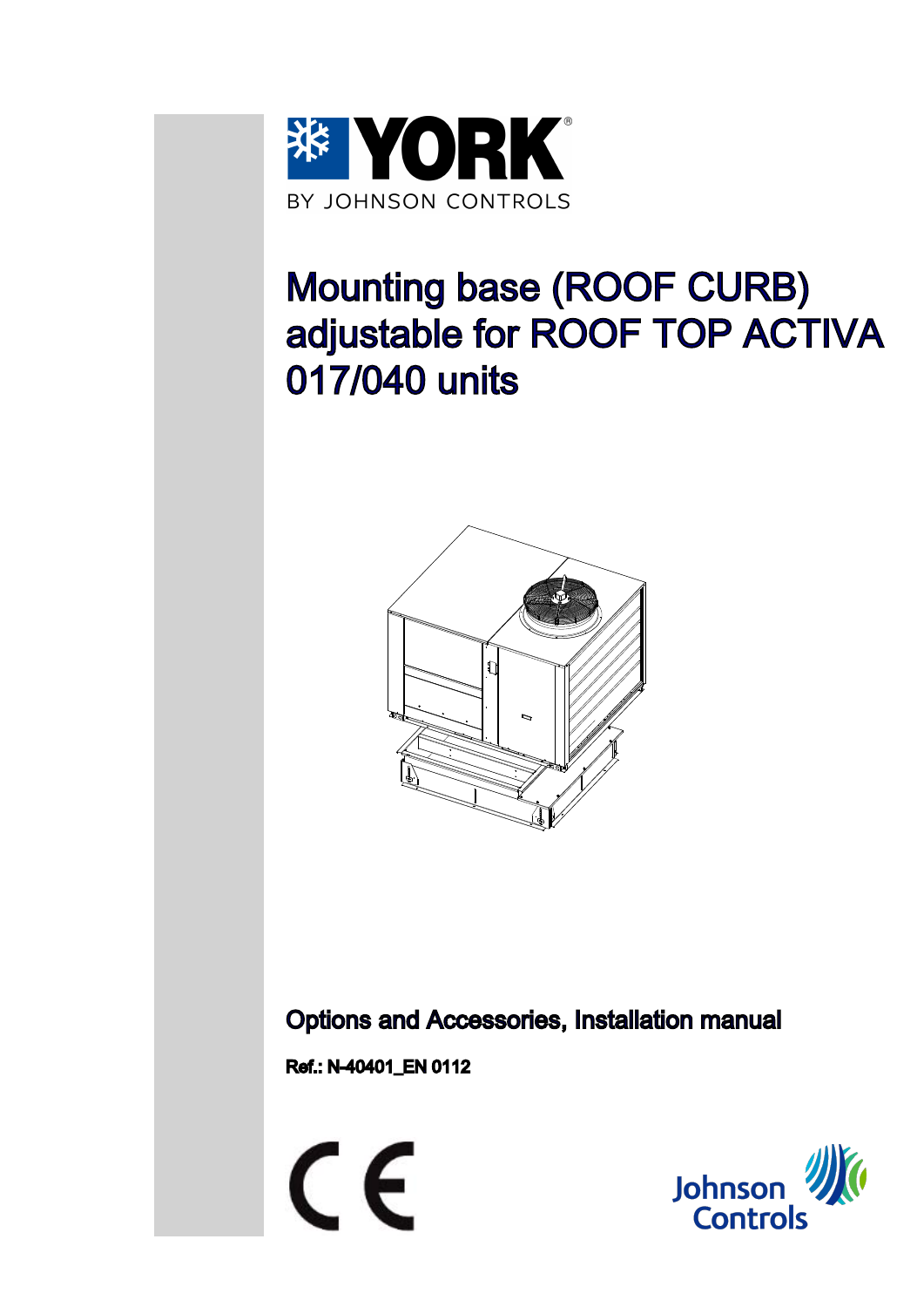

# Index

| 1 <sup>1</sup> | Mounting base (ROOF CURB) adjustable for ROOF TOP ACTIVA 017/040 units1 |  |  |  |  |  |  |
|----------------|-------------------------------------------------------------------------|--|--|--|--|--|--|
| 1.1            |                                                                         |  |  |  |  |  |  |
| 1.2            |                                                                         |  |  |  |  |  |  |
| 1.2.1          |                                                                         |  |  |  |  |  |  |
| 1.2.2          |                                                                         |  |  |  |  |  |  |
| 1.2.3          |                                                                         |  |  |  |  |  |  |
| 1.2.4          |                                                                         |  |  |  |  |  |  |
| 1.3            |                                                                         |  |  |  |  |  |  |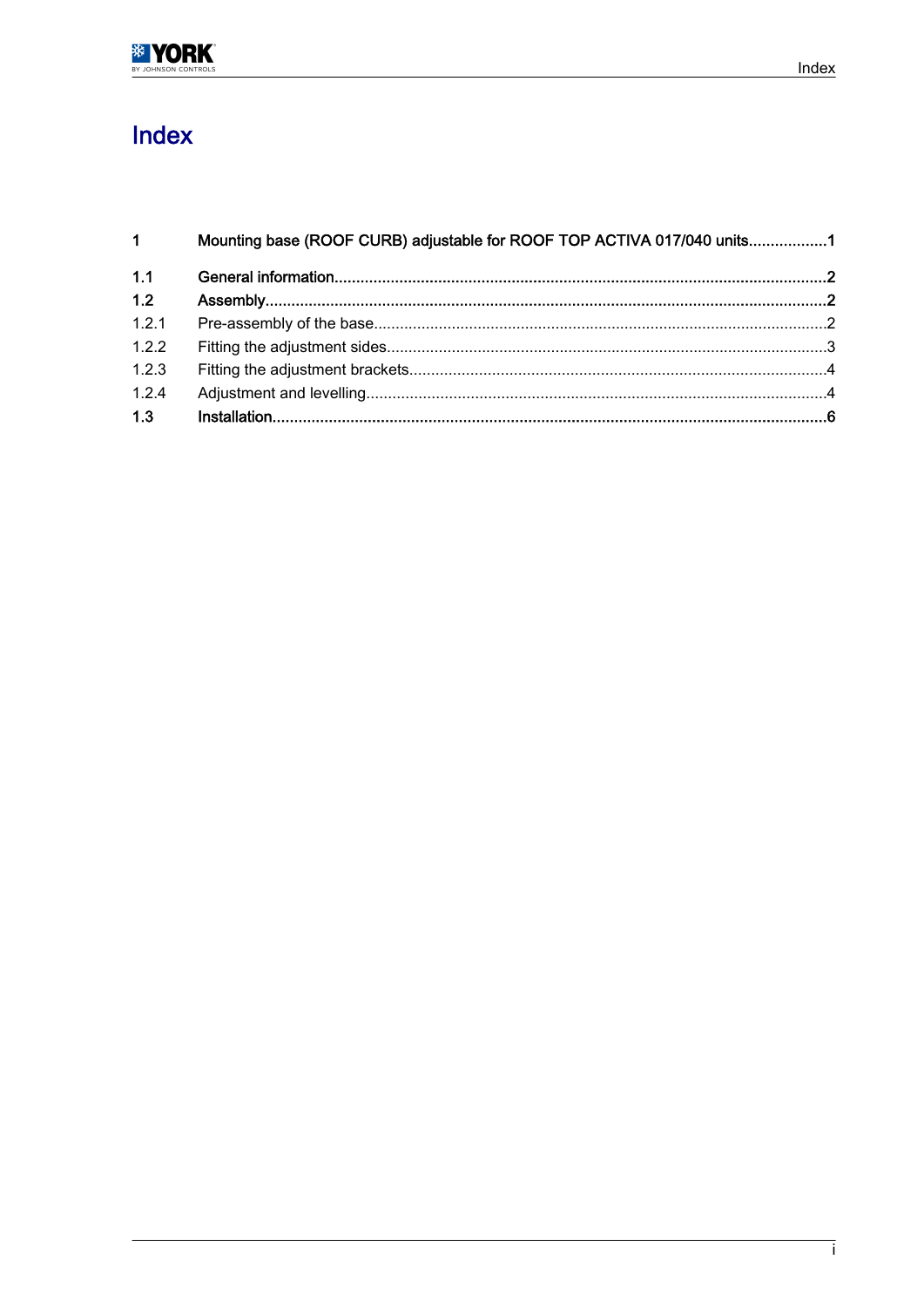1

# <span id="page-2-0"></span>Mounting base (ROOF CURB) adjustable for ROOF TOP ACTIVA 017/040 units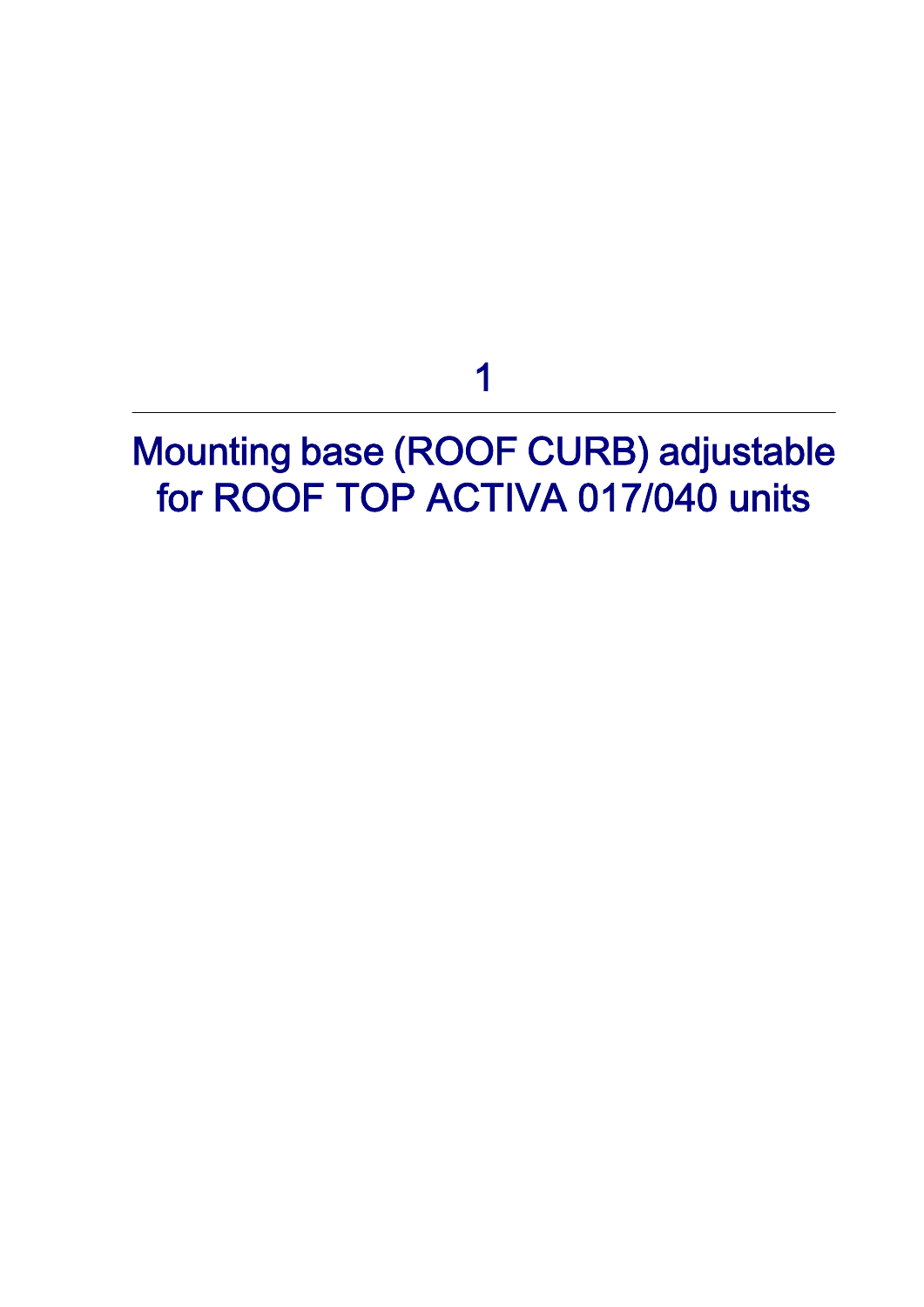

<span id="page-3-0"></span>1.1 General information

# 1.1 General information

The adjustable ROOF CURB mounting base is suitable for installing on sloping building roofs, with inclinations of up to 6° (10%).

It is a structure made of galvanised sheet steel, and is supplied unassembled in kit form for on-site assembly and installation.

It consists of a closed frame that fits under the base of the unit, providing a sealed joint between the latter and the cover of the building. The adjustment system allows the gradient of the roof to be maintained, and a level surface to be achieved, for the correct positioning of the unit.

It allows to assemble the ducts directly from inside the building, before installing the Roof Top unit.

The power and control cables can also be passed to the unit through the roofcurb, as well as the hot water and gas supply lines when the unit has the corresponding heating options.

## 1.2 Assembly



### 1.2.1 Pre-assembly of the base

- 1. Identify the components according to the figure.
- 2. Join the two outer sides -1-, -2-, -3-, -4- and -7-. Do not tighten the bolts.



DO NOT fit the bolts -A-

3. Assemble the inner crossbeams -5- and -6-.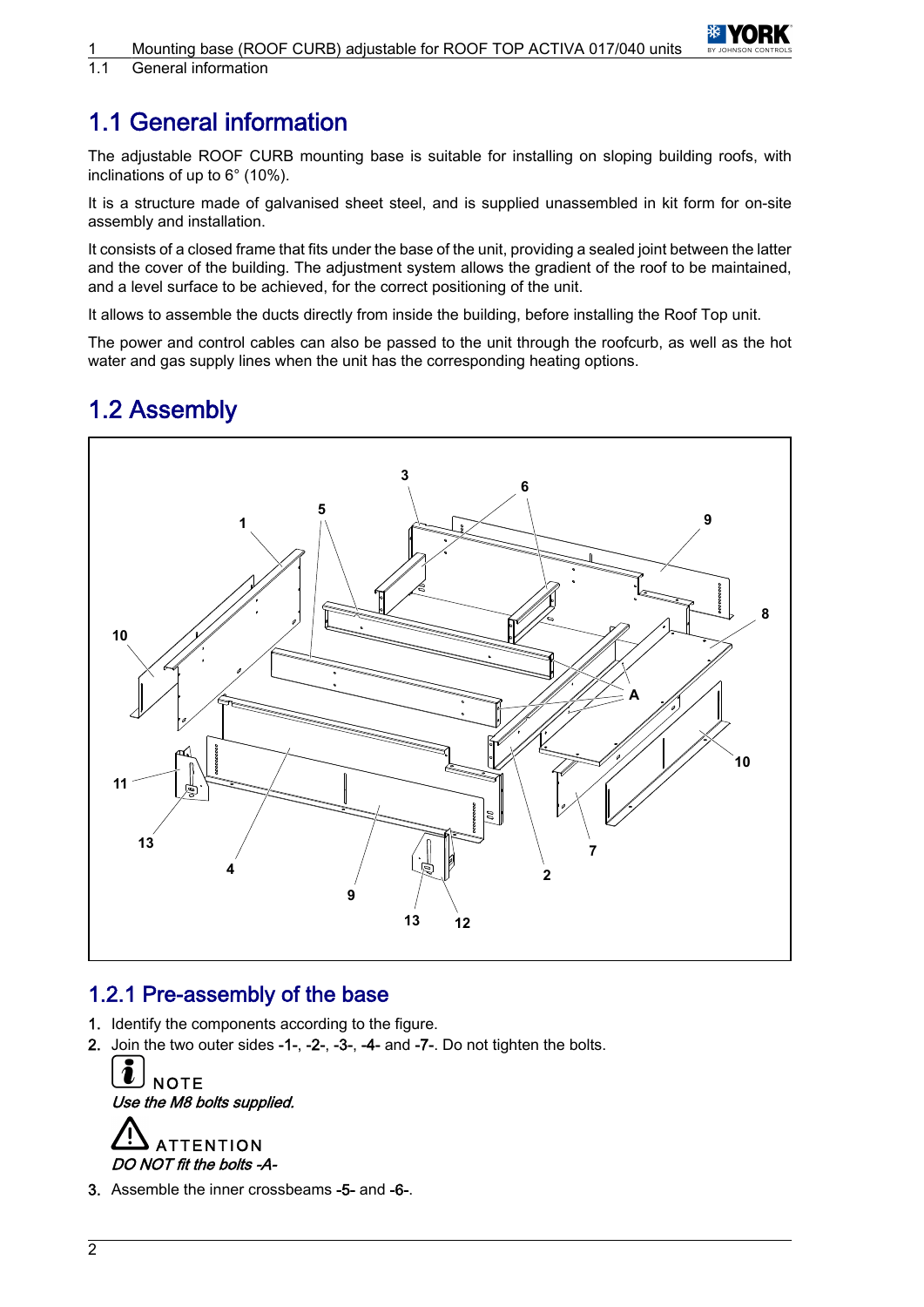<span id="page-4-0"></span>

- 4. Secure using the bolts.
- 5. Assemble the panel -8- and fix it to the sides -2-, -3-, -4- and -7-.





## 1.2.2 Fitting the adjustment sides

- 1. Use the M10 bolts, the hexagonal nuts, the flat washers and the toothed washers supplied.
- 2. Secure the adjustment sides -9- to the sides -3- and -4-
- 3. Secure the adjustment sides -10- to the sides -1- and -7-, through existing holes in the central zone -X1-. Do not tighten the bolts.

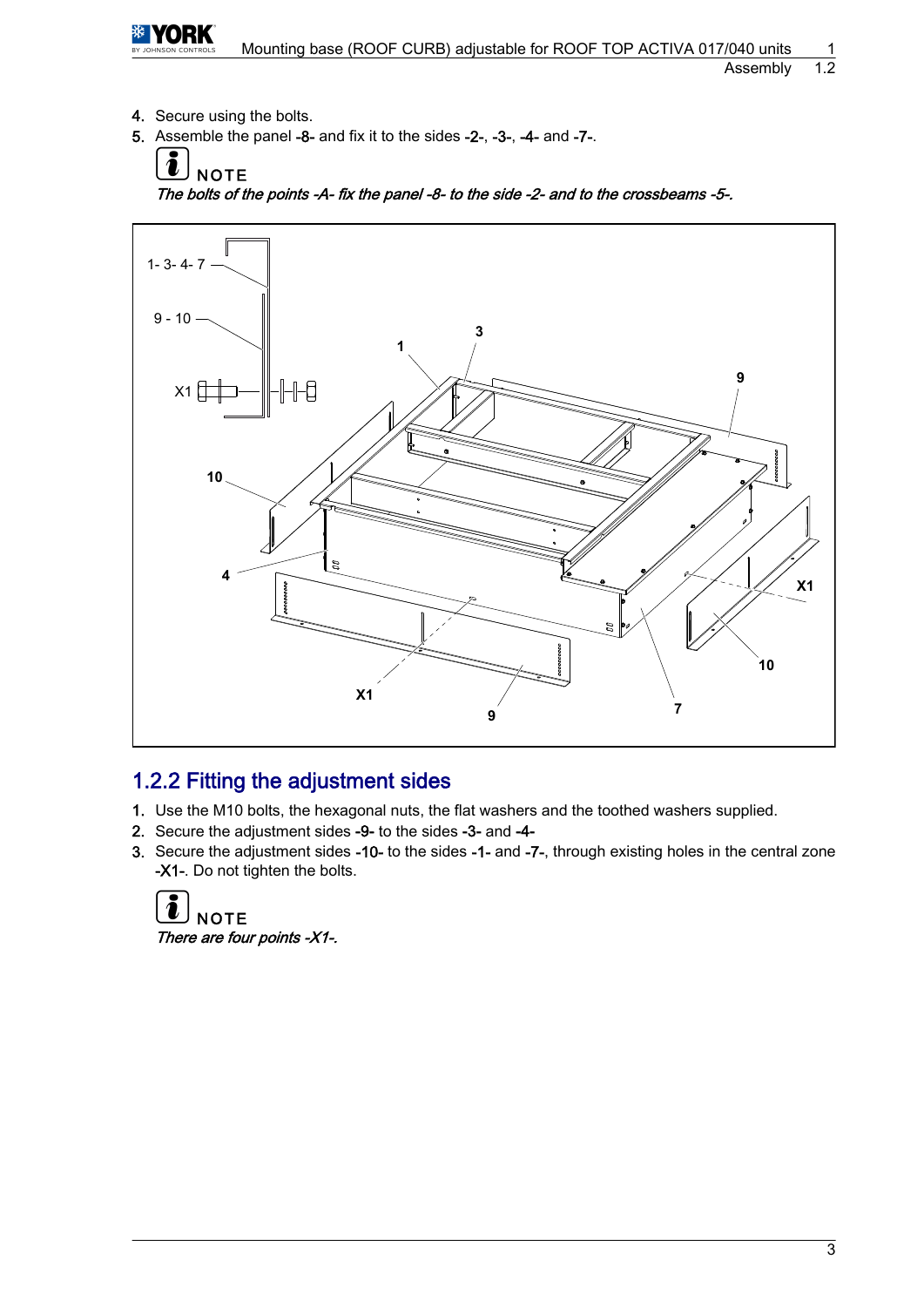

<span id="page-5-0"></span>1.2 Assembly



## 1.2.3 Fitting the adjustment brackets

- 1. Use the M10 bolts, the hexagonal nuts, the flat washers and the toothed washers supplied.
- 2. Secure the adjustment brackets -11- and -12- on the two corners of the side of the base that will rise in order to achieve the level surface.
- 3. Secure each bracket to the adjustment side through its lower hole. In this point -Y- join brackets -11- and -12- to each other, with the corresponding adjustment side only,-9- or -10-, but not with the fixed sides -1-, -3-, -4- and -7-. To do this, raise the base slightly so that the bolts can pass. Do not tighten the bolts.

#### $\overline{\mathbf{i}}$ **NOTE**

#### There are two points -Y- on each bracket.

4. At the opposite end, point -X2- in both corners that will not be raised, join the adjustment side,-9- or -10-, directly to the corresponding base sides -1-, -3-, -4- and -7-. Do not tighten the bolts.

```
NOTE
There are four points -X2-.
```
## 1.2.4 Adjustment and levelling

- 1. Use the M10 bolts, the hexagonal nuts, the flat washers and the toothed washers supplied.
- 2. Raise the base on the side of the brackets until the upper part is level.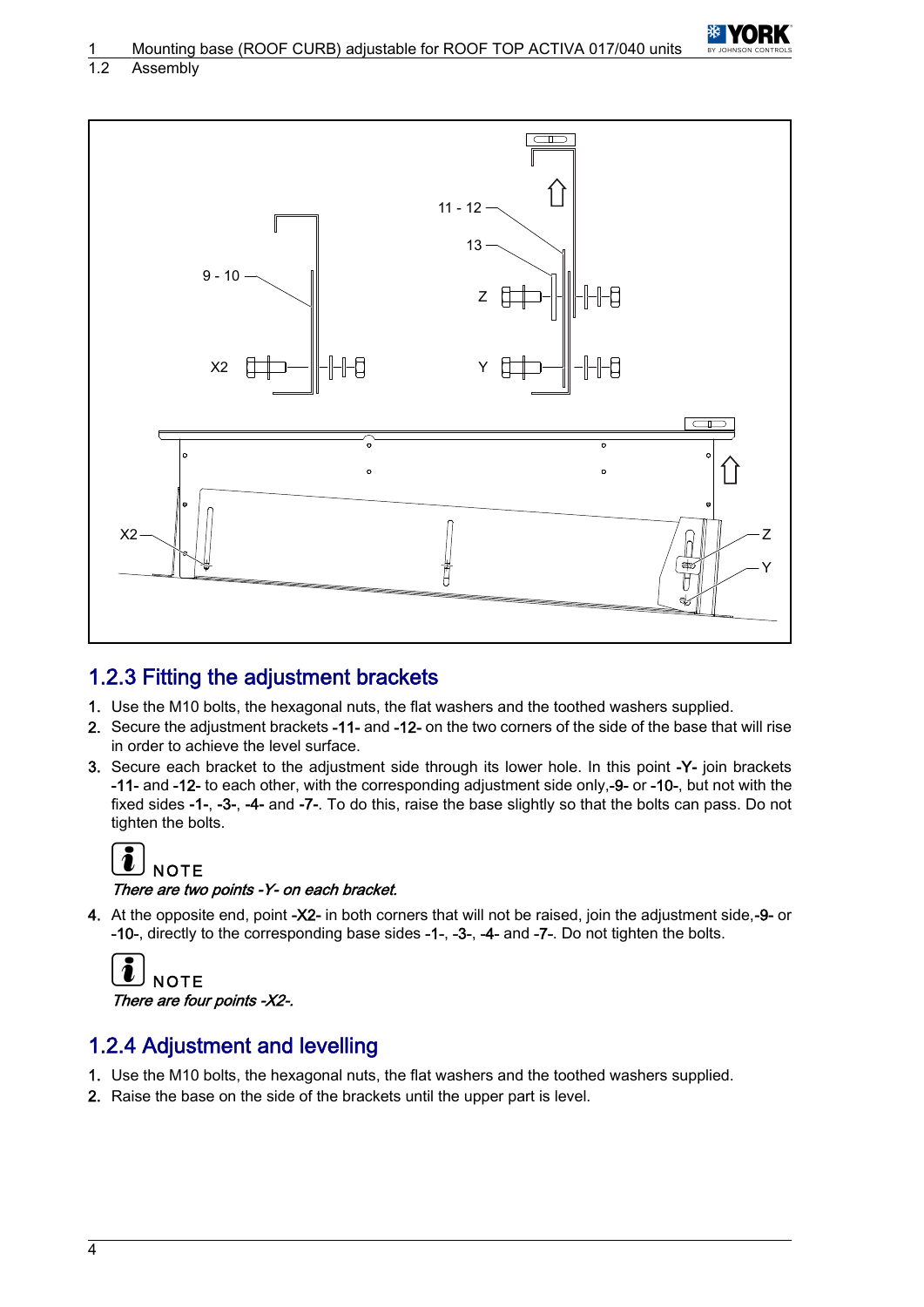

3. Secure the base position in each of the brackets -11- and -12-, in the two points -Z-, using the plates -13- to secure the seating of the bolt on the hole.

 $\ddot{\bm{v}}$ **NOTE** 

There are two points -Z- on each bracket.

4. Tighten all bolts that were previously left loose.



SA Supply air

RA Return air

T Holes for fixing to the structure of the building (x10)

| Model   |      | В   | ∼   | D   |      | -   | G   | н   |     | м   | N   | W <sub>2</sub> |      | W <sub>2</sub> |      | Weight |
|---------|------|-----|-----|-----|------|-----|-----|-----|-----|-----|-----|----------------|------|----------------|------|--------|
|         |      |     |     |     |      |     |     |     |     |     |     | min.           | max. | min.           | max. | [kg]   |
| 017/022 | 1410 | 450 | 605 | 255 | 1320 | 250 | 660 | 410 | 600 | 307 | 800 | 360            | 510  | 275            | 425  | 95     |
| 032/040 | 1720 | 600 | 695 | 325 | 1570 | 260 | 850 | 460 | 725 | 412 | 900 | 360            | 525  | 275            | 440  | 114    |